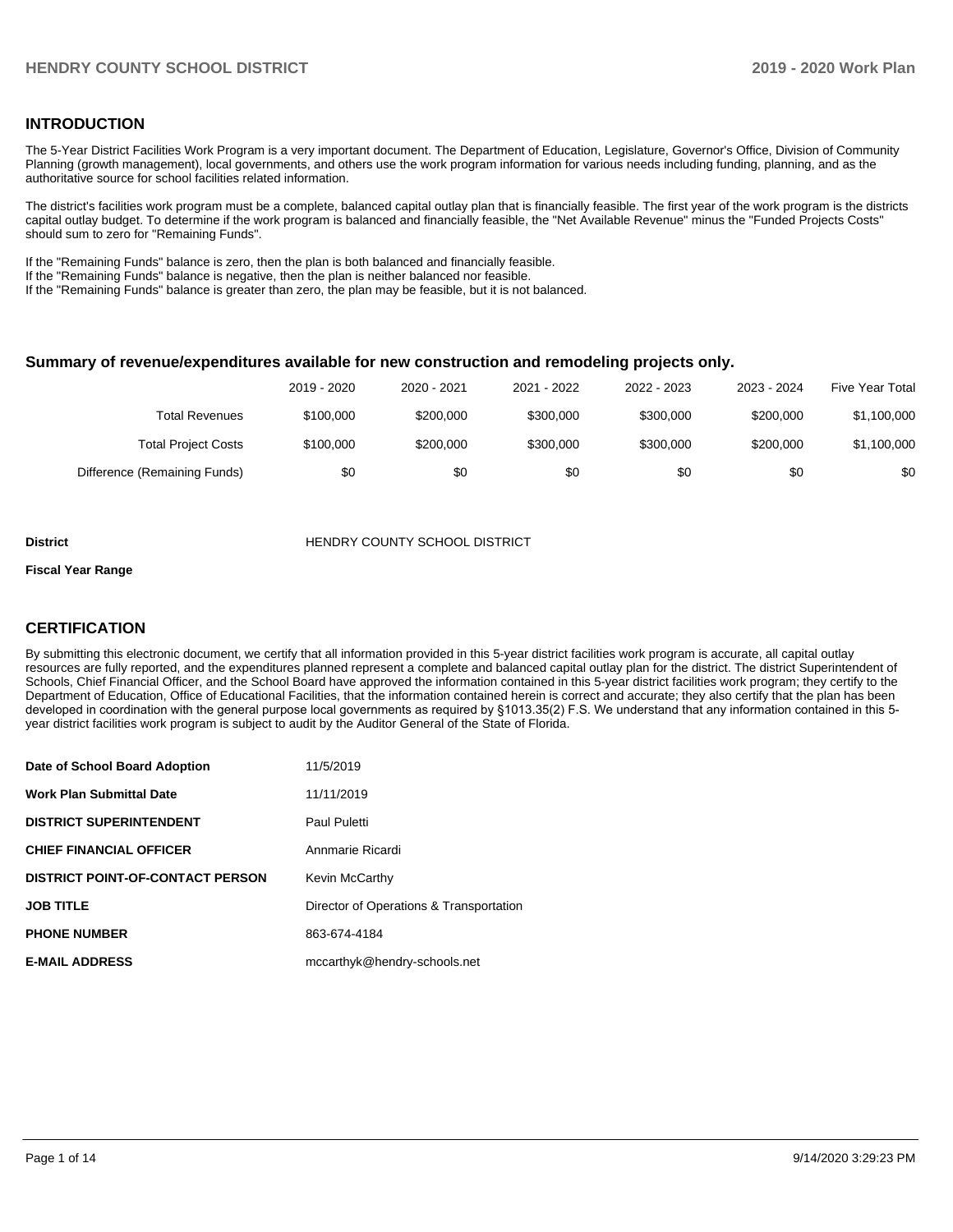# **Expenditures**

#### **Expenditure for Maintenance, Repair and Renovation from 1.50-Mills and PECO**

Annually, prior to the adoption of the district school budget, each school board must prepare a tentative district facilities work program that includes a schedule of major repair and renovation projects necessary to maintain the educational and ancillary facilities of the district.

|                                  | Item                                                                                                                                                                                                                                                                                                                                                                                                                                                                                                                                      | 2019 - 2020<br><b>Actual Budget</b> | 2020 - 2021<br>Projected | 2021 - 2022<br>Projected | 2022 - 2023<br>Projected | 2023 - 2024<br>Projected | <b>Total</b> |  |  |
|----------------------------------|-------------------------------------------------------------------------------------------------------------------------------------------------------------------------------------------------------------------------------------------------------------------------------------------------------------------------------------------------------------------------------------------------------------------------------------------------------------------------------------------------------------------------------------------|-------------------------------------|--------------------------|--------------------------|--------------------------|--------------------------|--------------|--|--|
| <b>HVAC</b>                      |                                                                                                                                                                                                                                                                                                                                                                                                                                                                                                                                           | \$0                                 | \$0                      | \$0                      | \$0                      | \$0                      | \$0          |  |  |
|                                  | Locations: No Locations for this expenditure.                                                                                                                                                                                                                                                                                                                                                                                                                                                                                             |                                     |                          |                          |                          |                          |              |  |  |
| Flooring                         |                                                                                                                                                                                                                                                                                                                                                                                                                                                                                                                                           | \$0                                 | \$0                      | \$0                      | \$0                      | \$0                      | \$0          |  |  |
|                                  | Locations: No Locations for this expenditure.                                                                                                                                                                                                                                                                                                                                                                                                                                                                                             |                                     |                          |                          |                          |                          |              |  |  |
| Roofing                          |                                                                                                                                                                                                                                                                                                                                                                                                                                                                                                                                           | \$0                                 | \$0                      | \$0                      | \$0                      | \$0                      | \$0          |  |  |
|                                  | Locations: No Locations for this expenditure.                                                                                                                                                                                                                                                                                                                                                                                                                                                                                             |                                     |                          |                          |                          |                          |              |  |  |
| Safety to Life                   |                                                                                                                                                                                                                                                                                                                                                                                                                                                                                                                                           | \$0                                 | \$0                      | \$0                      | \$0                      | \$0                      | \$0          |  |  |
| Locations:                       | No Locations for this expenditure.                                                                                                                                                                                                                                                                                                                                                                                                                                                                                                        |                                     |                          |                          |                          |                          |              |  |  |
| Fencing                          |                                                                                                                                                                                                                                                                                                                                                                                                                                                                                                                                           | \$0                                 | \$0                      | \$0                      | \$0                      | \$0                      | \$0          |  |  |
|                                  | Locations: No Locations for this expenditure.                                                                                                                                                                                                                                                                                                                                                                                                                                                                                             |                                     |                          |                          |                          |                          |              |  |  |
| Parking                          |                                                                                                                                                                                                                                                                                                                                                                                                                                                                                                                                           | \$0                                 | \$0                      | \$0                      | \$0                      | \$0                      | \$0          |  |  |
|                                  | Locations: No Locations for this expenditure.                                                                                                                                                                                                                                                                                                                                                                                                                                                                                             |                                     |                          |                          |                          |                          |              |  |  |
| Electrical                       |                                                                                                                                                                                                                                                                                                                                                                                                                                                                                                                                           | \$0                                 | \$0                      | \$0                      | \$0                      | \$0                      | \$0          |  |  |
|                                  | Locations: No Locations for this expenditure.                                                                                                                                                                                                                                                                                                                                                                                                                                                                                             |                                     |                          |                          |                          |                          |              |  |  |
| Fire Alarm                       |                                                                                                                                                                                                                                                                                                                                                                                                                                                                                                                                           | \$0                                 | \$0                      | \$0                      | \$0                      | \$0                      | \$0          |  |  |
|                                  | Locations: No Locations for this expenditure.                                                                                                                                                                                                                                                                                                                                                                                                                                                                                             |                                     |                          |                          |                          |                          |              |  |  |
| Telephone/Intercom System        |                                                                                                                                                                                                                                                                                                                                                                                                                                                                                                                                           | \$0                                 | \$0                      | \$0                      | \$0                      | \$0                      | \$0          |  |  |
|                                  | Locations: No Locations for this expenditure.                                                                                                                                                                                                                                                                                                                                                                                                                                                                                             |                                     |                          |                          |                          |                          |              |  |  |
| <b>Closed Circuit Television</b> |                                                                                                                                                                                                                                                                                                                                                                                                                                                                                                                                           | \$0                                 | \$0                      | \$0                      | \$0                      | \$0                      | \$0          |  |  |
|                                  | Locations: No Locations for this expenditure.                                                                                                                                                                                                                                                                                                                                                                                                                                                                                             |                                     |                          |                          |                          |                          |              |  |  |
| Paint                            |                                                                                                                                                                                                                                                                                                                                                                                                                                                                                                                                           | \$0                                 | \$0                      | \$0                      | \$0                      | \$0                      | \$0          |  |  |
|                                  | Locations: No Locations for this expenditure.                                                                                                                                                                                                                                                                                                                                                                                                                                                                                             |                                     |                          |                          |                          |                          |              |  |  |
| Maintenance/Repair               |                                                                                                                                                                                                                                                                                                                                                                                                                                                                                                                                           | \$3,353,038                         | \$1,934,168              | \$2,203,984              | \$2,264,590              | \$2,630,331              | \$12,386,111 |  |  |
|                                  | Locations: CENTRAL ELEMENTARY, CLEWISTON ADMINISTRATIVE OFFICES, CLEWISTON MIDDLE, CLEWISTON SENIOR HIGH, CLEWISTON<br>TRANSPORTATION, CLEWISTON YOUTH DEVELOPMENT ACADEMY, COUNTRY OAKS ELEMENTARY, EASTSIDE ELEMENTARY,<br>EDWARD A UPTHEGROVE ELEMENTARY, LA BELLE ELEMENTARY, LA BELLE SENIOR HIGH, LA BELLE WAREHOUSE (PRINT SHOP,<br>MAINT, & TRANS), LABELLE MIDDLE, LABELLE YOUTH DEVELOPMENT ACADEMY, MONTURA EARLY LEARNING CENTER,<br>SUPERINTENDENT'S OFFICE(ANNEX), SUPERINTENDENT'S OFFICE(COURTHOUSE), WESTSIDE ELEMENTARY |                                     |                          |                          |                          |                          |              |  |  |
|                                  | <b>Sub Total:</b>                                                                                                                                                                                                                                                                                                                                                                                                                                                                                                                         | \$3,353,038                         | \$1,934,168              | \$2,203,984              | \$2,264,590              | \$2,630,331              | \$12,386,111 |  |  |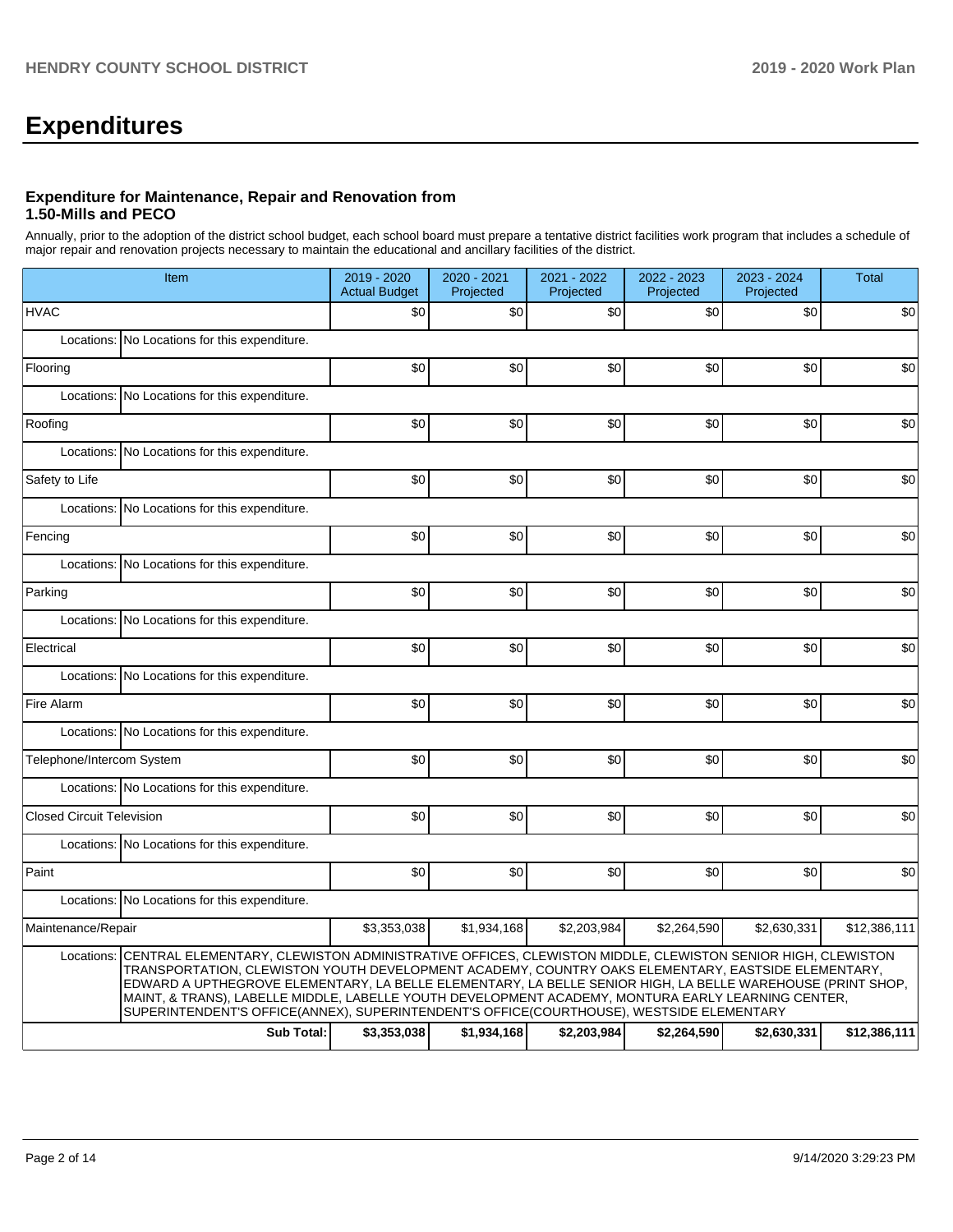| <b>PECO Maintenance Expenditures</b> | \$0         | ሶስ<br>Ψ∪    | \$0         | \$0         | \$0 <sub>1</sub> | \$0          |
|--------------------------------------|-------------|-------------|-------------|-------------|------------------|--------------|
| 1.50 Mill Sub Total: I               | \$3,353,038 | \$1,934,168 | \$2,203,984 | \$2,264,590 | \$2.630.331      | \$12,386,111 |

No items have been specified.

| Total: | 63 353 U38  <br>აა.ააა.საი | 1.934.168 | \$2,203,984 | \$2.264.590 | \$2,630,331 | \$12.386.1<br><b>AAA</b> |
|--------|----------------------------|-----------|-------------|-------------|-------------|--------------------------|
|        |                            |           |             |             |             |                          |

#### **Local 1.50 Mill Expenditure For Maintenance, Repair and Renovation**

Anticipated expenditures expected from local funding sources over the years covered by the current work plan.

| Item                                                         | 2019 - 2020<br><b>Actual Budget</b> | 2020 - 2021<br>Projected | 2021 - 2022<br>Projected | 2022 - 2023<br>Projected | 2023 - 2024<br>Projected | <b>Total</b> |
|--------------------------------------------------------------|-------------------------------------|--------------------------|--------------------------|--------------------------|--------------------------|--------------|
| Remaining Maint and Repair from 1.5 Mills                    | \$3,353,038                         | \$1,934,168              | \$2,203,984              | \$2,264,590              | \$2,630,331              | \$12,386,111 |
| Maintenance/Repair Salaries                                  | \$54,990                            | \$54,990                 | \$54,990                 | \$54,990                 | \$54,990                 | \$274,950    |
| <b>School Bus Purchases</b>                                  | \$600,000                           | \$500,000                | \$500,000                | \$500,000                | \$500,000                | \$2,600,000  |
| <b>Other Vehicle Purchases</b>                               | \$150,000                           | \$60,000                 | \$60,000                 | \$60,000                 | \$60,000                 | \$390,000    |
| Capital Outlay Equipment                                     | \$1,253,552                         | \$0                      | \$0                      | \$0                      | \$0                      | \$1,253,552  |
| Rent/Lease Payments                                          | \$177,000                           | \$463,212                | \$352,933                | \$363,566                | \$374,518                | \$1,731,229  |
| <b>COP Debt Service</b>                                      | \$0                                 | \$0                      | \$0                      | \$0                      | \$0                      | \$0          |
| Rent/Lease Relocatables                                      | \$0                                 | \$0                      | \$0                      | \$0                      | \$0                      | \$0          |
| <b>Environmental Problems</b>                                | \$0                                 | \$0                      | \$0                      | \$0                      | \$0                      | \$0          |
| ls.1011.14 Debt Service                                      | \$99,813                            | \$99,884                 | \$99,955                 | \$100,030                | \$100,107                | \$499,789    |
| <b>Special Facilities Construction Account</b>               | \$0                                 | \$0                      | \$0                      | \$0                      | \$0                      | \$0          |
| Premiums for Property Casualty Insurance - 1011.71<br>(4a,b) | \$0                                 | \$0                      | \$0                      | \$0                      | \$0                      | \$0          |
| Qualified School Construction Bonds (QSCB)                   | \$0                                 | \$0                      | \$0                      | \$0                      | \$0                      | \$0          |
| Qualified Zone Academy Bonds (QZAB)                          | \$158,133                           | \$158,133                | \$158,133                | \$158,133                | \$158,133                | \$790,665    |
| purchase Modulars                                            | \$100,000                           | \$300,000                | \$200,000                | \$300,000                | \$200,000                | \$1,100,000  |
| <b>Local Expenditure Totals:</b>                             | \$5,946,526                         | \$3,570,387              | \$3,629,995              | \$3,801,309              | \$4,078,079              | \$21,026,296 |

# **Revenue**

### **1.50 Mill Revenue Source**

Schedule of Estimated Capital Outlay Revenue from each currently approved source which is estimated to be available for expenditures on the projects included in the tentative district facilities work program. All amounts are NET after considering carryover balances, interest earned, new COP's, 1011.14 and 1011.15 loans, etc. Districts cannot use 1.5-Mill funds for salaries except for those explicitly associated with maintenance/repair projects. (1011.71 (5), F.S.)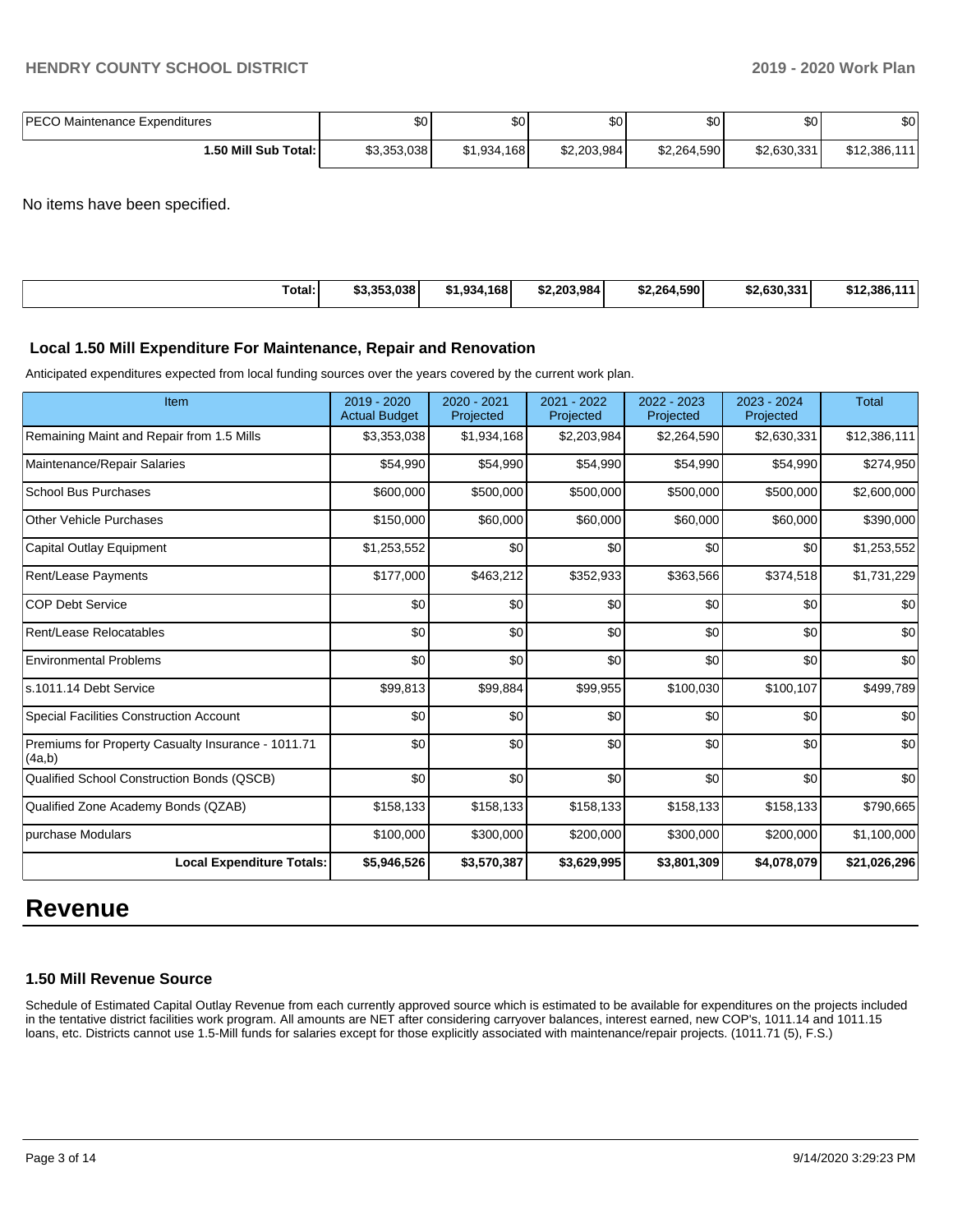# **HENDRY COUNTY SCHOOL DISTRICT 2019 - 2020 Work Plan**

| <b>Item</b>                                                                       | Fund | $2019 - 2020$<br><b>Actual Value</b> | $2020 - 2021$<br>Projected | 2021 - 2022<br>Projected | 2022 - 2023<br>Projected | $2023 - 2024$<br>Projected | <b>Total</b>     |
|-----------------------------------------------------------------------------------|------|--------------------------------------|----------------------------|--------------------------|--------------------------|----------------------------|------------------|
| $(1)$ Non-exempt property<br>lassessed valuation                                  |      | \$2,328,498,712                      | \$2,427,930,876            | \$2,538,769,223          | \$2,657,737,172          | \$2,780,494,442            | \$12,733,430,425 |
| $(2)$ The Millage projected for<br>discretionary capital outlay per<br>ls.1011.71 |      | 1.50                                 | 1.50                       | 1.50                     | 1.50                     | 1.50                       |                  |
| (3) Full value of the 1.50-Mill<br>discretionary capital outlay per<br>ls.1011.71 |      | \$3,911,878                          | \$4,078,924                | \$4,265,132              | \$4,464,998              | \$4,671,231                | \$21,392,163     |
| (4) Value of the portion of the 1.50<br>-Mill ACTUALLY levied                     | 370I | \$3,353,038                          | \$3,496,220                | \$3,655,828              | \$3,827,142              | \$4,003,912                | \$18,336,140     |
| $(5)$ Difference of lines $(3)$ and $(4)$                                         |      | \$558,840                            | \$582,704                  | \$609,304                | \$637,856                | \$667,319                  | \$3,056,023      |

#### **PECO Revenue Source**

The figure in the row designated "PECO Maintenance" will be subtracted from funds available for new construction because PECO maintenance dollars cannot be used for new construction.

| Item                                 | Fund | 2019 - 2020<br><b>Actual Budget</b> | 2020 - 2021<br>Projected | 2021 - 2022<br>Projected | $2022 - 2023$<br>Projected | 2023 - 2024<br>Projected | Total            |
|--------------------------------------|------|-------------------------------------|--------------------------|--------------------------|----------------------------|--------------------------|------------------|
| <b>PECO New Construction</b>         | 340  | \$0                                 | \$0 <sub>1</sub>         | \$0                      | \$0 <sub>0</sub>           | \$0 <sub>1</sub>         | \$0 <sub>1</sub> |
| <b>PECO Maintenance Expenditures</b> |      | ا 30                                | \$٥Ι                     | \$0                      | \$0 <sub>1</sub>           | \$0                      | \$0              |
|                                      |      | \$0                                 | \$0                      | \$0                      | \$0                        | \$0                      | \$0              |

### **CO & DS Revenue Source**

Revenue from Capital Outlay and Debt Service funds.

| Item                                      | Fund | 2019 - 2020<br><b>Actual Budget</b> | 2020 - 2021<br>Projected | 2021 - 2022<br>Projected | 2022 - 2023<br>Projected | $2023 - 2024$<br>Projected | Total       |
|-------------------------------------------|------|-------------------------------------|--------------------------|--------------------------|--------------------------|----------------------------|-------------|
| ICO & DS Cash Flow-through<br>Distributed | 360  | \$269.239                           | \$269.239                | \$269.239                | \$269.239                | \$269,239                  | \$1,346,195 |
| ICO & DS Interest on<br>Undistributed CO  | 360  | \$4.928                             | \$4,928                  | \$4,928                  | \$4.928                  | \$4,928                    | \$24,640    |
|                                           |      | \$274.167                           | \$274.167                | \$274.167                | \$274.167                | \$274.167                  | \$1,370,835 |

#### **Fair Share Revenue Source**

Nothing reported for this section. All legally binding commitments for proportionate fair-share mitigation for impacts on public school facilities must be included in the 5-year district work program.

#### **Sales Surtax Referendum**

Specific information about any referendum for a 1-cent or ½-cent surtax referendum during the previous year.

**Did the school district hold a surtax referendum during the past fiscal year 2018 - 2019?**

No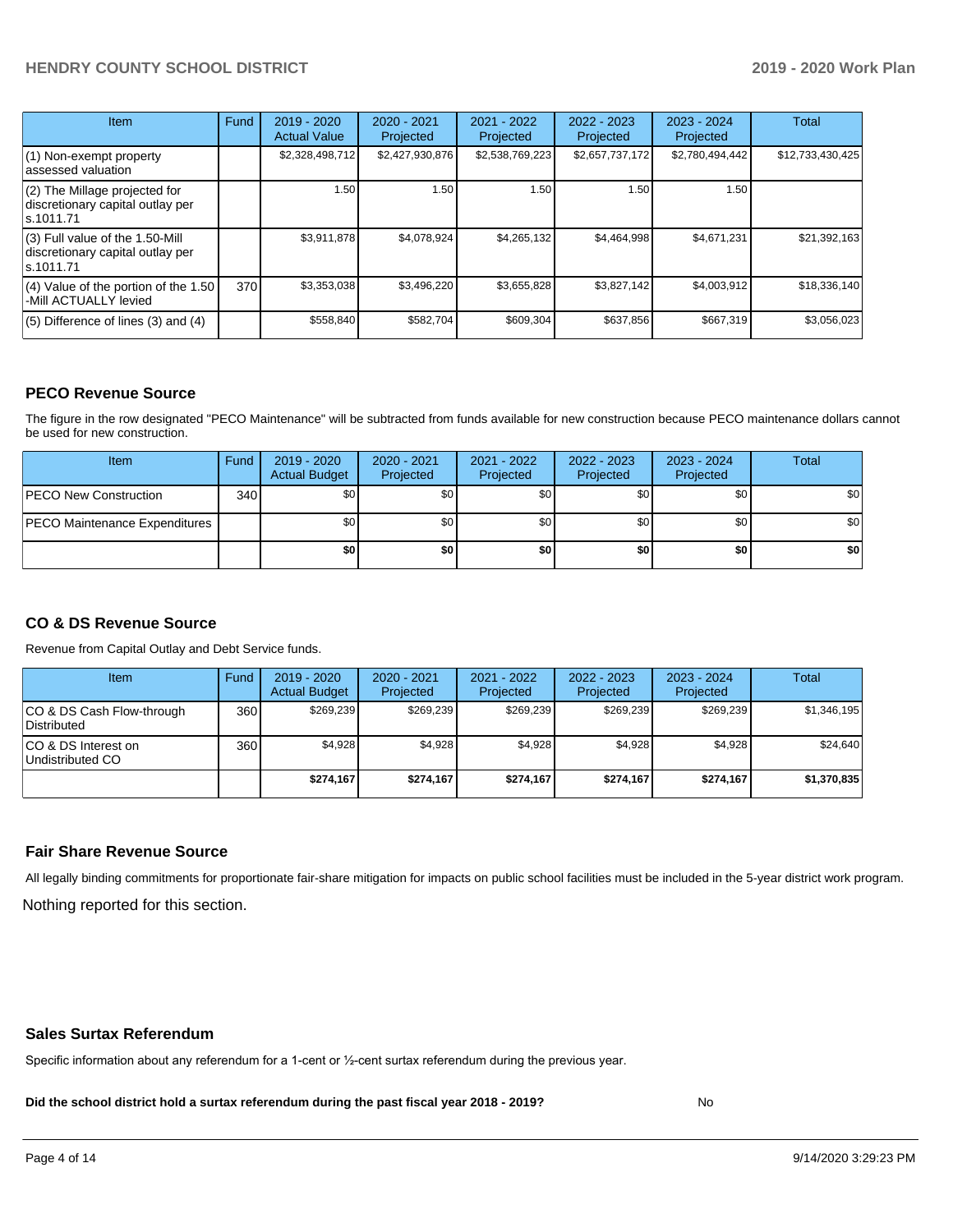# **Additional Revenue Source**

Any additional revenue sources

| Item                                                                                                               | 2019 - 2020<br><b>Actual Value</b> | 2020 - 2021<br>Projected | 2021 - 2022<br>Projected | 2022 - 2023<br>Projected | 2023 - 2024<br>Projected | <b>Total</b> |
|--------------------------------------------------------------------------------------------------------------------|------------------------------------|--------------------------|--------------------------|--------------------------|--------------------------|--------------|
| Proceeds from a s.1011.14/15 F.S. Loans                                                                            | \$0                                | \$0                      | \$0                      | \$0                      | \$0                      | \$0          |
| District Bonds - Voted local bond<br>referendum proceeds per s.9, Art VII<br><b>State Constitution</b>             | \$0                                | \$0                      | \$0                      | \$0                      | \$0                      | \$0          |
| Proceeds from Special Act Bonds                                                                                    | \$0                                | \$0                      | \$0                      | \$0                      | \$0                      | \$0          |
| Estimated Revenue from CO & DS Bond<br>Sale                                                                        | \$0                                | \$0                      | \$0                      | \$0                      | \$0                      | \$0          |
| Proceeds from Voted Capital<br>Improvements millage                                                                | \$0                                | \$0                      | \$0                      | \$0                      | \$0                      | \$0          |
| Other Revenue for Other Capital Projects                                                                           | \$0                                | \$0                      | \$0                      | \$0                      | \$0                      | \$0          |
| Proceeds from 1/2 cent sales surtax<br>authorized by school board                                                  | \$0                                | \$0                      | \$0                      | \$0                      | \$0                      | \$0          |
| Proceeds from local governmental<br>infrastructure sales surtax                                                    | \$0                                | \$0                      | \$0                      | \$0                      | \$0                      | \$0          |
| Proceeds from Certificates of<br>Participation (COP's) Sale                                                        | \$0                                | \$0                      | \$0                      | \$0                      | \$0                      | \$0          |
| Classrooms First Bond proceeds amount<br>authorized in FY 1997-98                                                  | \$0                                | \$0                      | \$0                      | \$0                      | \$0                      | \$0          |
| <b>Classrooms for Kids</b>                                                                                         | \$0                                | \$0                      | \$0                      | \$0                      | \$0                      | \$0          |
| <b>District Equity Recognition</b>                                                                                 | \$0                                | \$0                      | \$0                      | \$0                      | \$0                      | \$0          |
| <b>Federal Grants</b>                                                                                              | \$0                                | \$0                      | \$0                      | \$0                      | \$0                      | \$0          |
| Proportionate share mitigation (actual<br>cash revenue only, not in kind donations)                                | \$0                                | \$0                      | \$0                      | \$0                      | \$0                      | \$0          |
| Impact fees received                                                                                               | \$0                                | \$0                      | \$0                      | \$0                      | \$0                      | \$0          |
| Private donations                                                                                                  | \$0                                | \$0                      | \$0                      | \$0                      | \$0                      | \$0          |
| Grants from local governments or not-for-<br>profit organizations                                                  | \$0                                | \$0                      | \$0                      | \$0                      | \$0                      | \$0          |
| Interest, Including Profit On Investment                                                                           | \$0                                | \$0                      | \$0                      | \$0                      | \$0                      | \$0          |
| Revenue from Bonds pledging proceeds<br>from 1 cent or 1/2 cent Sales Surtax                                       | \$0                                | \$0                      | \$0                      | \$0                      | \$0                      | \$0          |
| <b>Total Fund Balance Carried Forward</b>                                                                          | \$2,419,321                        | \$0                      | \$0                      | \$0                      | \$0                      | \$2,419,321  |
| General Capital Outlay Obligated Fund<br><b>Balance Carried Forward From Total</b><br>Fund Balance Carried Forward | \$0                                | \$0                      | \$0                      | \$0                      | \$0                      | \$0          |
| <b>Special Facilities Construction Account</b>                                                                     | \$0                                | \$0                      | \$0                      | \$0                      | \$0                      | \$0          |
| One Cent - 1/2 Cent Sales Surtax Debt<br>Service From Total Fund Balance Carried<br>Forward                        | \$0                                | \$0                      | \$0                      | \$0                      | \$0                      | \$0          |
| Capital Outlay Projects Funds Balance<br>Carried Forward From Total Fund<br><b>Balance Carried Forward</b>         | \$0                                | \$0                      | \$0                      | \$0                      | \$0                      | \$0          |
| Subtotal                                                                                                           | \$2,419,321                        | \$0                      | \$0                      | \$0                      | \$0                      | \$2,419,321  |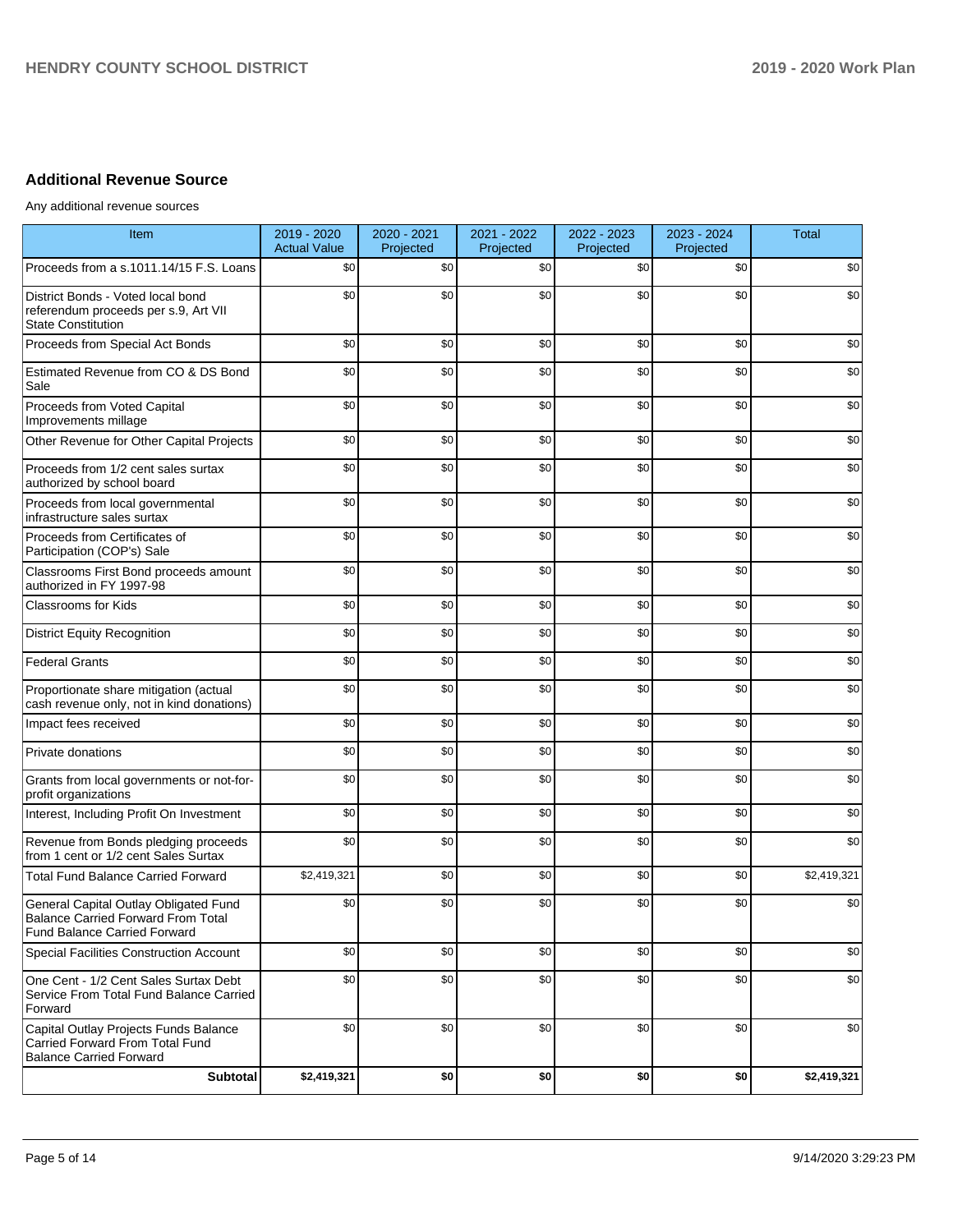# **Total Revenue Summary**

| <b>Item Name</b>                                           | 2019 - 2020<br><b>Budget</b> | $2020 - 2021$<br>Projected | 2021 - 2022<br>Projected | 2022 - 2023<br>Projected | $2023 - 2024$<br>Projected | <b>Five Year Total</b> |
|------------------------------------------------------------|------------------------------|----------------------------|--------------------------|--------------------------|----------------------------|------------------------|
| Local 1.5 Mill Discretionary Capital Outlay<br>Revenue     | \$3,353,038                  | \$3,496,220                | \$3,655,828              | \$3,827,142              | \$4,003,912                | \$18,336,140           |
| PECO and 1.5 Mill Maint and Other 1.5<br>Mill Expenditures | $(\$5,946,526)$              | (\$3,570,387)              | (\$3,629,995)            | (\$3,801,309)            | (\$4,078,079)              | (\$21,026,296)         |
| PECO Maintenance Revenue                                   | \$0                          | \$0 <sub>1</sub>           | \$0                      | \$0 <sub>1</sub>         | \$0 <sub>1</sub>           | \$0                    |
| Available 1.50 Mill for New<br><b>Construction</b>         | (\$2,593,488)                | ( \$74, 167]               | \$25,833                 | \$25,833                 | (\$74,167)                 | (\$2,690,156)          |

| <b>Item Name</b>                      | 2019 - 2020<br><b>Budget</b> | $2020 - 2021$<br>Projected | 2021 - 2022<br>Projected | 2022 - 2023<br>Projected | 2023 - 2024<br>Projected | <b>Five Year Total</b> |
|---------------------------------------|------------------------------|----------------------------|--------------------------|--------------------------|--------------------------|------------------------|
| ICO & DS Revenue                      | \$274,167                    | \$274,167                  | \$274,167                | \$274,167                | \$274.167                | \$1,370,835            |
| <b>IPECO New Construction Revenue</b> | \$0                          | \$0                        | \$0                      | \$0                      | \$0                      | \$0                    |
| Other/Additional Revenue              | \$2,419,321                  | \$0                        | \$0                      | \$0                      | \$0                      | \$2,419,321            |
| <b>Total Additional Revenuel</b>      | \$2,693,488                  | \$274,167                  | \$274,167                | \$274,167                | \$274,167                | \$3,790,156            |
| <b>Total Available Revenue</b>        | \$100,000                    | \$200,000                  | \$300,000                | \$300,000                | \$200,000                | \$1,100,000            |

# **Project Schedules**

## **Capacity Project Schedules**

A schedule of capital outlay projects necessary to ensure the availability of satisfactory classrooms for the projected student enrollment in K-12 programs.

Nothing reported for this section.

Nothing reported for this section.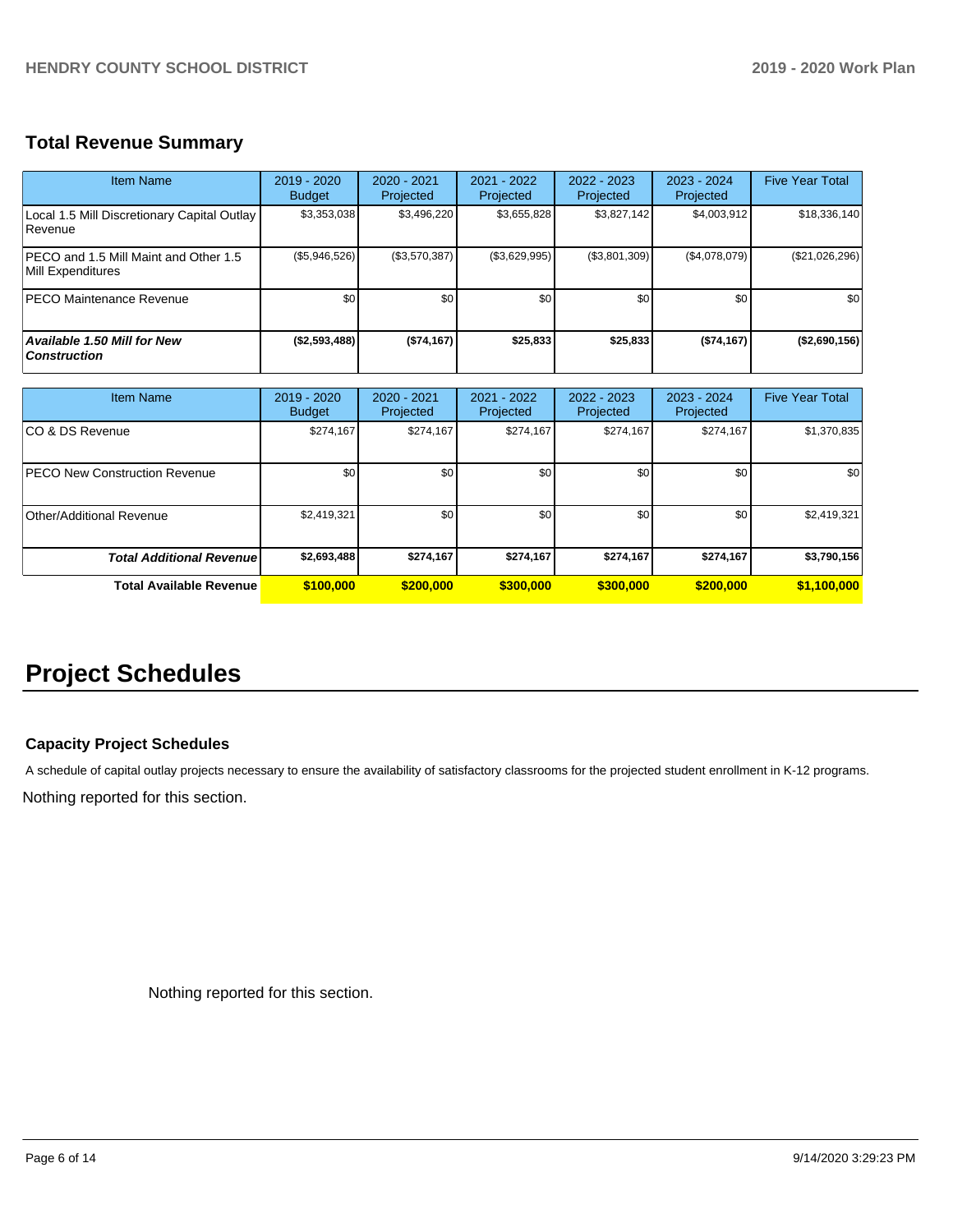#### **Other Project Schedules**

| <b>Project Description</b> | Location                                    | 2019 - 2020<br><b>Actual Budget</b> | 2020 - 2021<br>Projected | 2021 - 2022<br>Projected | 2022 - 2023<br>Projected | 2023 - 2024<br>Projected | Total         | Funded             |
|----------------------------|---------------------------------------------|-------------------------------------|--------------------------|--------------------------|--------------------------|--------------------------|---------------|--------------------|
| Replacement modulars       | <b>CENTRAL ELEMENTARY</b>                   | \$100,000                           | \$0                      | \$0                      | \$100,000                | \$0 <sub>1</sub>         | \$200,000 Yes |                    |
| Replacement modulars       | <b>COUNTRY OAKS</b><br><b>ELEMENTARY</b>    | \$0                                 | \$0                      | \$0                      | \$0                      | \$200,000                | \$200,000 Yes |                    |
| Modular replacement        | <b>EASTSIDE</b><br>ELEMENTARY               | \$0                                 | \$100,000                | \$200,000                | \$0                      | \$0 <sub>1</sub>         | \$300,000 Yes |                    |
| Replacement modular        | EDWARD A<br><b>UPTHEGROVE</b><br>ELEMENTARY | \$0                                 | \$0                      | \$0                      | \$0                      | \$0                      |               | \$0 <sup>Yes</sup> |
| Modular replacement        | LA BELLE ELEMENTARY                         | \$0                                 | \$100,000                | \$100,000                | \$0                      | \$0                      | \$200,000 Yes |                    |
| Modular replacement        | <b>WESTSIDE</b><br><b>ELEMENTARY</b>        | \$0                                 | \$0                      | \$0                      | \$200,000                | \$0 <sub>1</sub>         | \$200,000 Yes |                    |
|                            |                                             | \$100,000                           | \$200,000                | \$300,000                | \$300,000                | \$200,000                | \$1,100,000   |                    |

Major renovations, remodeling, and additions of capital outlay projects that do not add capacity to schools.

### **Additional Project Schedules**

Any projects that are not identified in the last approved educational plant survey.

Nothing reported for this section.

## **Non Funded Growth Management Project Schedules**

Schedule indicating which projects, due to planned development, that CANNOT be funded from current revenues projected over the next five years.

Nothing reported for this section.

# **Tracking**

# **Capacity Tracking**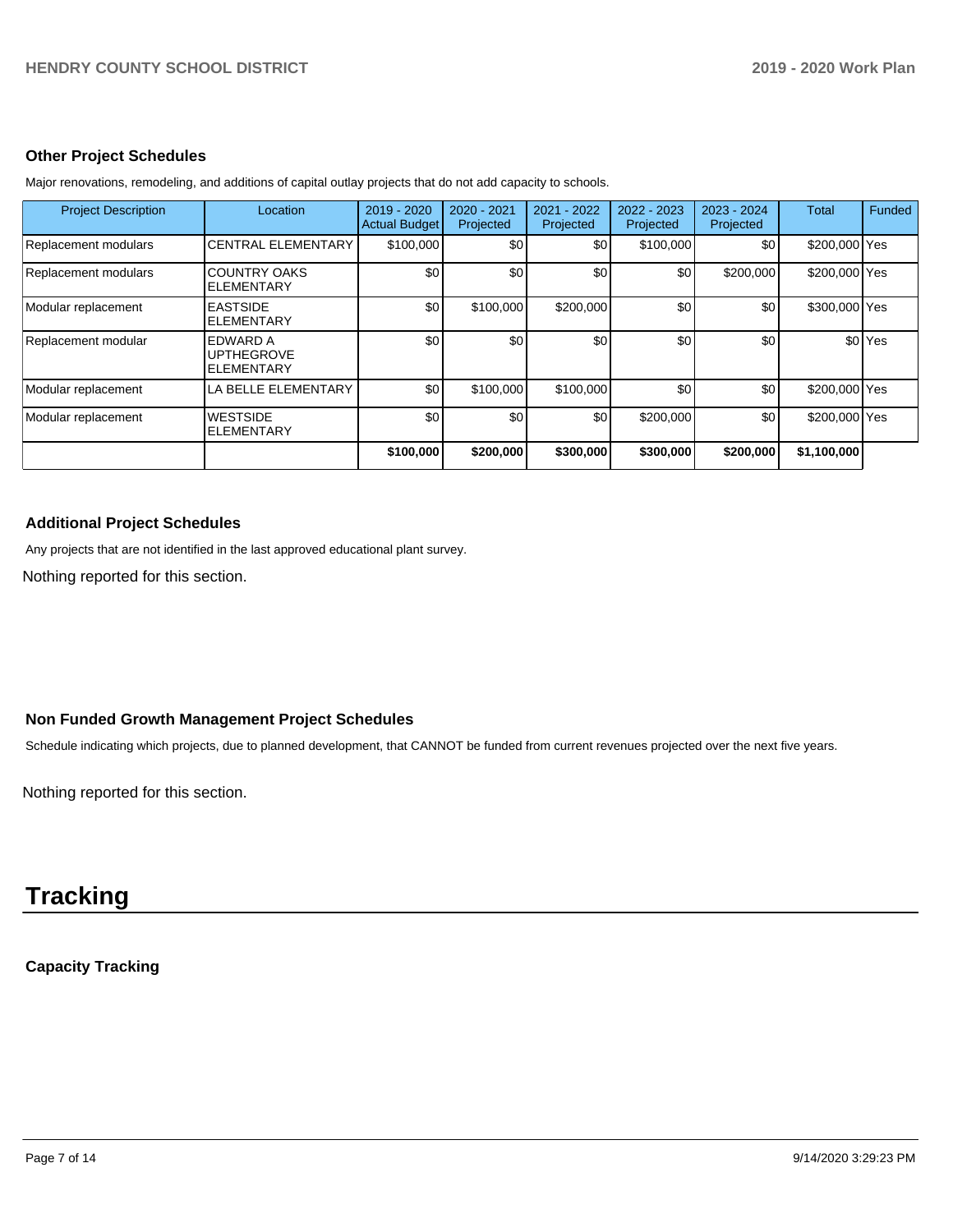| Location                                                  | $2019 -$<br>2020 Satis.<br>Stu. Sta. | Actual<br>$2019 -$<br><b>2020 FISH</b><br>Capacity | Actual<br>$2018 -$<br>2019<br><b>COFTE</b> | # Class<br><b>Rooms</b> | Actual<br>Average<br>$2019 -$<br>2020 Class<br><b>Size</b> | Actual<br>$2019 -$<br>2020<br><b>Utilization</b> | <b>New</b><br>Stu.<br>Capacity | <b>New</b><br>Rooms to<br>be<br>Added/Re<br>moved | Projected<br>$2023 -$<br>2024<br><b>COFTE</b> | Projected<br>$2023 -$<br>2024<br><b>Utilization</b> | Projected<br>$2023 -$<br>2024 Class  <br><b>Size</b> |
|-----------------------------------------------------------|--------------------------------------|----------------------------------------------------|--------------------------------------------|-------------------------|------------------------------------------------------------|--------------------------------------------------|--------------------------------|---------------------------------------------------|-----------------------------------------------|-----------------------------------------------------|------------------------------------------------------|
| <b>EDWARD A</b><br><b>UPTHEGROVE</b><br><b>ELEMENTARY</b> | 659                                  | 659                                                | 458                                        | 35                      | 13 <sup>1</sup>                                            | 70.00%                                           | $\Omega$                       | $\Omega$                                          | 430                                           | 65.00 %                                             | 12                                                   |
| <b>CLEWISTON MIDDLE</b>                                   | 1.114                                | 1,002                                              | 762                                        | 50                      | 15                                                         | 76.00 %                                          | $\Omega$                       | $\Omega$                                          | 740                                           | 74.00%                                              | 15                                                   |
| LA BELLE ELEMENTARY                                       | 696                                  | 696                                                | 491                                        | 38                      | 13                                                         | 71.00 %                                          | $\Omega$                       | $\Omega$                                          | 450                                           | 65.00 %                                             | 12                                                   |
| <b>WESTSIDE</b><br>ELEMENTARY                             | 668                                  | 668                                                | 490                                        | 36                      | 14                                                         | 73.00 %                                          | $\Omega$                       | $\Omega$                                          | 440                                           | 66.00 %                                             | 12                                                   |
| <b>EASTSIDE</b><br>ELEMENTARY                             | 728                                  | 728                                                | 615                                        | 38                      | 16                                                         | 84.00%                                           | $\Omega$                       | $\Omega$                                          | 600                                           | 82.00 %                                             | 16                                                   |
| <b>CENTRAL ELEMENTARY</b>                                 | 850                                  | 850                                                | 543                                        | 42                      | 13                                                         | 64.00%                                           | $\Omega$                       | $\Omega$                                          | 540                                           | 64.00%                                              | 13                                                   |
| LA BELLE SENIOR HIGH                                      | 1,614                                | 1,533                                              | 1,197                                      | 64                      | 19                                                         | 78.00 %                                          | $\Omega$                       | $\Omega$                                          | 1,100                                         | 72.00 %                                             | 17                                                   |
| <b>COUNTRY OAKS</b><br>ELEMENTARY                         | 955                                  | 955                                                | 706                                        | 53                      | 13                                                         | 74.00 %                                          | $\Omega$                       | $\Omega$                                          | 690                                           | 72.00 %                                             | 13                                                   |
| <b>CLEWISTON SENIOR</b><br> HIGH                          | 1,277                                | 1,149                                              | 944                                        | 55                      | 17                                                         | 82.00 %                                          | $\Omega$                       | $\Omega$                                          | 935                                           | 81.00%                                              | 17                                                   |
| LABELLE MIDDLE                                            | 1.050                                | 945                                                | 830                                        | 46                      | 18                                                         | 88.00 %                                          | $\Omega$                       | $\Omega$                                          | 775                                           | 82.00 %                                             | 17                                                   |
| <b>CLEWISTON YOUTH</b><br>DEVELOPMENT<br><b>ACADEMY</b>   | 47                                   | 47                                                 | 13                                         | $\overline{2}$          | 6                                                          | 27.00 %                                          | $\Omega$                       | $\Omega$                                          | 10                                            | 21.00%                                              | $5\overline{)}$                                      |
| LABELLE YOUTH<br>DEVELOPMENT<br><b>ACADEMY</b>            | 120                                  | 120                                                | 22                                         | 6                       | 4                                                          | 18.00 %                                          | $\Omega$                       | $\Omega$                                          | 15                                            | 12.00 %                                             | $\mathbf{3}$                                         |
| MONTURA EARLY<br><b>LEARNING CENTER</b>                   | 36                                   | $\Omega$                                           | $\Omega$                                   | $\overline{2}$          | $\Omega$                                                   | 0.00%                                            | $\Omega$                       | $\Omega$                                          | 36                                            | 0.00%                                               | 18                                                   |
|                                                           | 9,814                                | 9,352                                              | 7,071                                      | 467                     | 15                                                         | 75.61 %                                          | $\Omega$                       | $\Omega$                                          | 6,761                                         | 72.29 %                                             | 14                                                   |

The COFTE Projected Total (6,761) for 2023 - 2024 must match the Official Forecasted COFTE Total (6,762 ) for 2023 - 2024 before this section can be completed. In the event that the COFTE Projected Total does not match the Official forecasted COFTE, then the Balanced Projected COFTE Table should be used to balance COFTE.

| Projected COFTE for 2023 - 2024 |       | Grade Ley     |
|---------------------------------|-------|---------------|
| Elementary (PK-3)               | 2,143 |               |
| Middle (4-8)                    | 2,391 | Elementary (I |
| High (9-12)                     | 2,227 | Middle (4-8)  |
|                                 | 6,762 | High (9-12)   |

| <b>Grade Level Type</b> | <b>Balanced Projected</b><br>COFTE for 2023 - 2024 |
|-------------------------|----------------------------------------------------|
| Elementary (PK-3)       |                                                    |
| Middle $(4-8)$          |                                                    |
| High (9-12)             |                                                    |
|                         | 6,761                                              |

### **Relocatable Replacement**

Number of relocatable classrooms clearly identified and scheduled for replacement in the school board adopted financially feasible 5-year district work program.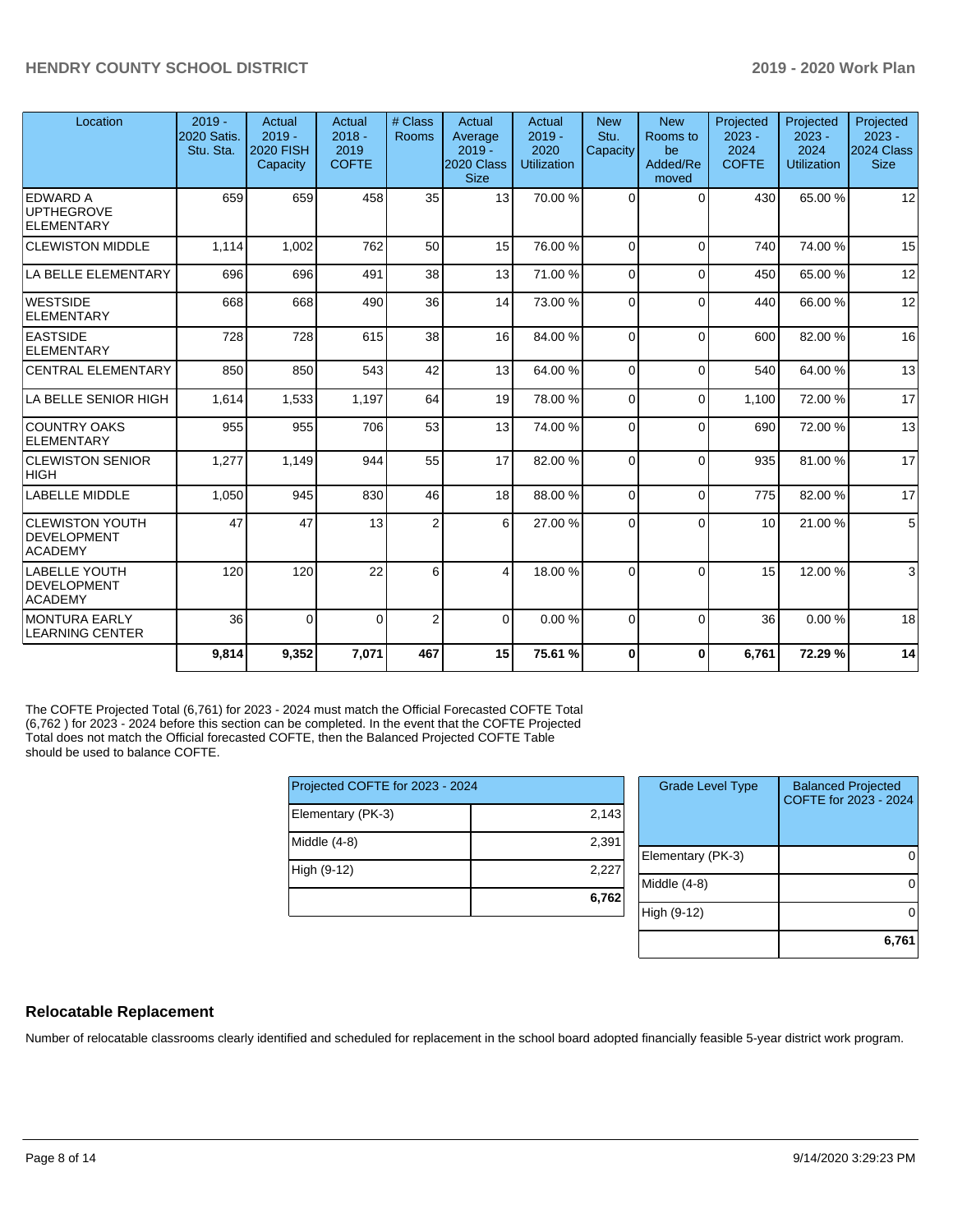### **HENDRY COUNTY SCHOOL DISTRICT 2019 - 2020 Work Plan**

| Location                               | 2019 - 2020 | 2020 - 2021 | 2021 - 2022 | 2022 - 2023 | 2023 - 2024 | Year 5 Total |
|----------------------------------------|-------------|-------------|-------------|-------------|-------------|--------------|
| LA BELLE ELEMENTARY                    |             |             |             |             |             |              |
| WESTSIDE ELEMENTARY                    |             |             |             |             |             |              |
| EASTSIDE ELEMENTARY                    |             |             |             |             |             |              |
| <b>CENTRAL ELEMENTARY</b>              |             |             |             |             |             |              |
| COUNTRY OAKS ELEMENTARY                |             |             |             |             |             |              |
| <b>Total Relocatable Replacements:</b> |             |             |             |             |             | 11           |

#### **Charter Schools Tracking**

Information regarding the use of charter schools.

Nothing reported for this section.

#### **Special Purpose Classrooms Tracking**

The number of classrooms that will be used for certain special purposes in the current year, by facility and type of classroom, that the district will, 1), not use for educational purposes, and 2), the co-teaching classrooms that are not open plan classrooms and will be used for educational purposes.

| School                               | <b>School Type</b> | # of Elementary<br>K-3 Classrooms | $\#$ of Middle 4-8<br><b>Classrooms</b> | # of High $9-12$<br><b>Classrooms</b> | # of $ESE$<br><b>Classrooms</b> | # of Combo<br><b>Classrooms</b> | Total<br><b>Classrooms</b> |
|--------------------------------------|--------------------|-----------------------------------|-----------------------------------------|---------------------------------------|---------------------------------|---------------------------------|----------------------------|
| <b>Total Educational Classrooms:</b> |                    |                                   |                                         |                                       |                                 |                                 | 0                          |
| School                               | <b>School Type</b> | # of Elementary<br>K-3 Classrooms | $\#$ of Middle 4-8<br><b>Classrooms</b> | # of High $9-12$<br><b>Classrooms</b> | # of $ESE$<br>Classrooms        | # of Combo<br><b>Classrooms</b> | Total<br><b>Classrooms</b> |
| <b>Total Co-Teaching Classrooms:</b> |                    |                                   |                                         |                                       |                                 | $\mathbf{0}$                    |                            |

#### **Infrastructure Tracking**

**Necessary offsite infrastructure requirements resulting from expansions or new schools. This section should include infrastructure information related to capacity project schedules and other project schedules (Section 4).** 

None

**Proposed location of planned facilities, whether those locations are consistent with the comprehensive plans of all affected local governments, and recommendations for infrastructure and other improvements to land adjacent to existing facilities. Provisions of 1013.33(12), (13) and (14) and 1013.36 must be addressed for new facilities planned within the 1st three years of the plan (Section 5).** 

None

**Consistent with Comp Plan?** Yes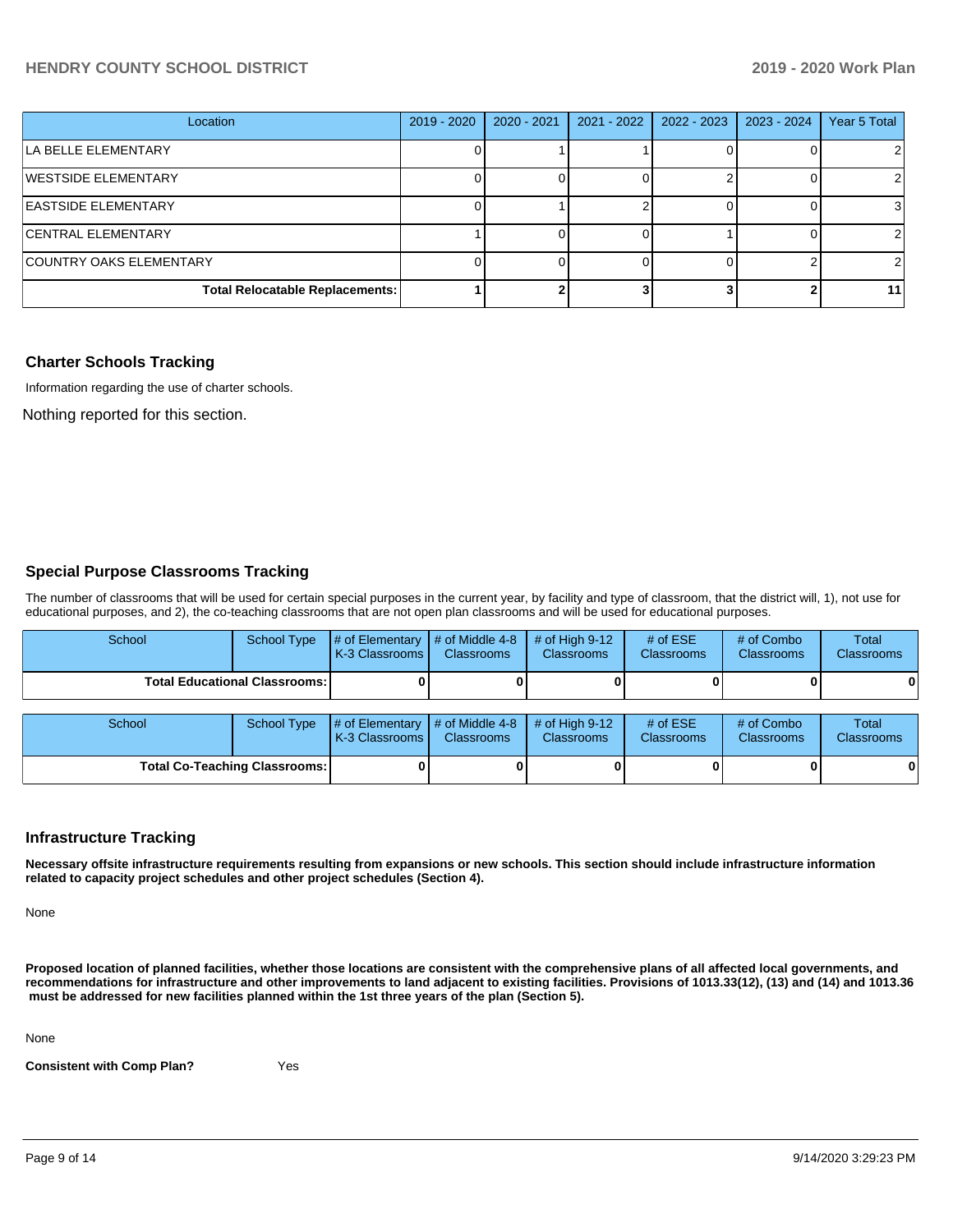## **Net New Classrooms**

The number of classrooms, by grade level and type of construction, that were added during the last fiscal year.

| List the net new classrooms added in the 2018 - 2019 fiscal year.                                                                                       |                              |                            |                                |                                                                        | List the net new classrooms to be added in the 2019 - 2020 fiscal<br>vear. |                            |                                |                      |
|---------------------------------------------------------------------------------------------------------------------------------------------------------|------------------------------|----------------------------|--------------------------------|------------------------------------------------------------------------|----------------------------------------------------------------------------|----------------------------|--------------------------------|----------------------|
| "Classrooms" is defined as capacity carrying classrooms that are added to increase<br>capacity to enable the district to meet the Class Size Amendment. |                              |                            |                                | Totals for fiscal year 2019 - 2020 should match totals in Section 15A. |                                                                            |                            |                                |                      |
| Location                                                                                                                                                | $2018 - 2019$ #<br>Permanent | $2018 - 2019$ #<br>Modular | $2018 - 2019$ #<br>Relocatable | $2018 - 2019$<br>Total                                                 | $2019 - 2020$ #<br>Permanent                                               | $2019 - 2020$ #<br>Modular | $2019 - 2020$ #<br>Relocatable | 2019 - 2020<br>Total |
| Elementary (PK-3)                                                                                                                                       |                              |                            |                                |                                                                        |                                                                            |                            |                                | $\Omega$             |
| Middle (4-8)                                                                                                                                            |                              |                            |                                |                                                                        |                                                                            |                            |                                | $\Omega$             |
| High (9-12)                                                                                                                                             |                              |                            |                                |                                                                        |                                                                            |                            |                                | 0                    |
|                                                                                                                                                         |                              |                            |                                | ΩI                                                                     |                                                                            |                            |                                | 0                    |

#### **Relocatable Student Stations**

Number of students that will be educated in relocatable units, by school, in the current year, and the projected number of students for each of the years in the workplan.

| <b>Site</b>                                       | 2019 - 2020     | $2020 - 2021$ | 2021 - 2022 | 2022 - 2023 | 2023 - 2024 | 5 Year Average |
|---------------------------------------------------|-----------------|---------------|-------------|-------------|-------------|----------------|
| <b>CLEWISTON MIDDLE</b>                           | $\Omega$        | $\Omega$      | 0           | $\Omega$    | $\Omega$    | $\Omega$       |
| LA BELLE ELEMENTARY                               | 72              | 224           | 224         | 224         | 224         | 194            |
| WESTSIDE ELEMENTARY                               | 61              | 112           | 112         | 112         | 112         | 102            |
| <b>EASTSIDE ELEMENTARY</b>                        | 126             | 150           | 150         | 150         | 150         | 145            |
| <b>CENTRAL ELEMENTARY</b>                         | 76              | 130           | 130         | 130         | 130         | 119            |
| LA BELLE SENIOR HIGH                              | 125             | 399           | 399         | 399         | 399         | 344            |
| LABELLE MIDDLE                                    | 22              | 54            | 54          | 54          | 54          | 48             |
| <b>CLEWISTON YOUTH DEVELOPMENT ACADEMY</b>        | 0               | $\Omega$      | 0           | $\Omega$    | 0           | $\mathbf 0$    |
| LABELLE YOUTH DEVELOPMENT ACADEMY                 | 95              | 30            | 30          | 30          | 30          | 43             |
| IEDWARD A UPTHEGROVE ELEMENTARY                   | 22              | 224           | 224         | 224         | 224         | 184            |
| <b>COUNTRY OAKS ELEMENTARY</b>                    | 72              | 196           | 196         | 196         | 196         | 171            |
| <b>CLEWISTON SENIOR HIGH</b>                      | $\Omega$        | 136           | 136         | 136         | 136         | 109            |
| MONTURA EARLY LEARNING CENTER                     | 36 <sup>1</sup> | 36            | 36          | 36          | 36          | 36             |
| Totals for HENDRY COUNTY SCHOOL DISTRICT          |                 |               |             |             |             |                |
|                                                   |                 |               |             |             |             |                |
| Total students in relocatables by year.           | 707             | 1,691         | 1,691       | 1,691       | 1,691       | 1,494          |
| Total number of COFTE students projected by year. | 6,909           | 6,872         | 6,858       | 6,805       | 6,762       | 6,841          |
| Percent in relocatables by year.                  | 10 %            | 25 %          | 25 %        | 25 %        | 25 %        | 22 %           |

# **Leased Facilities Tracking**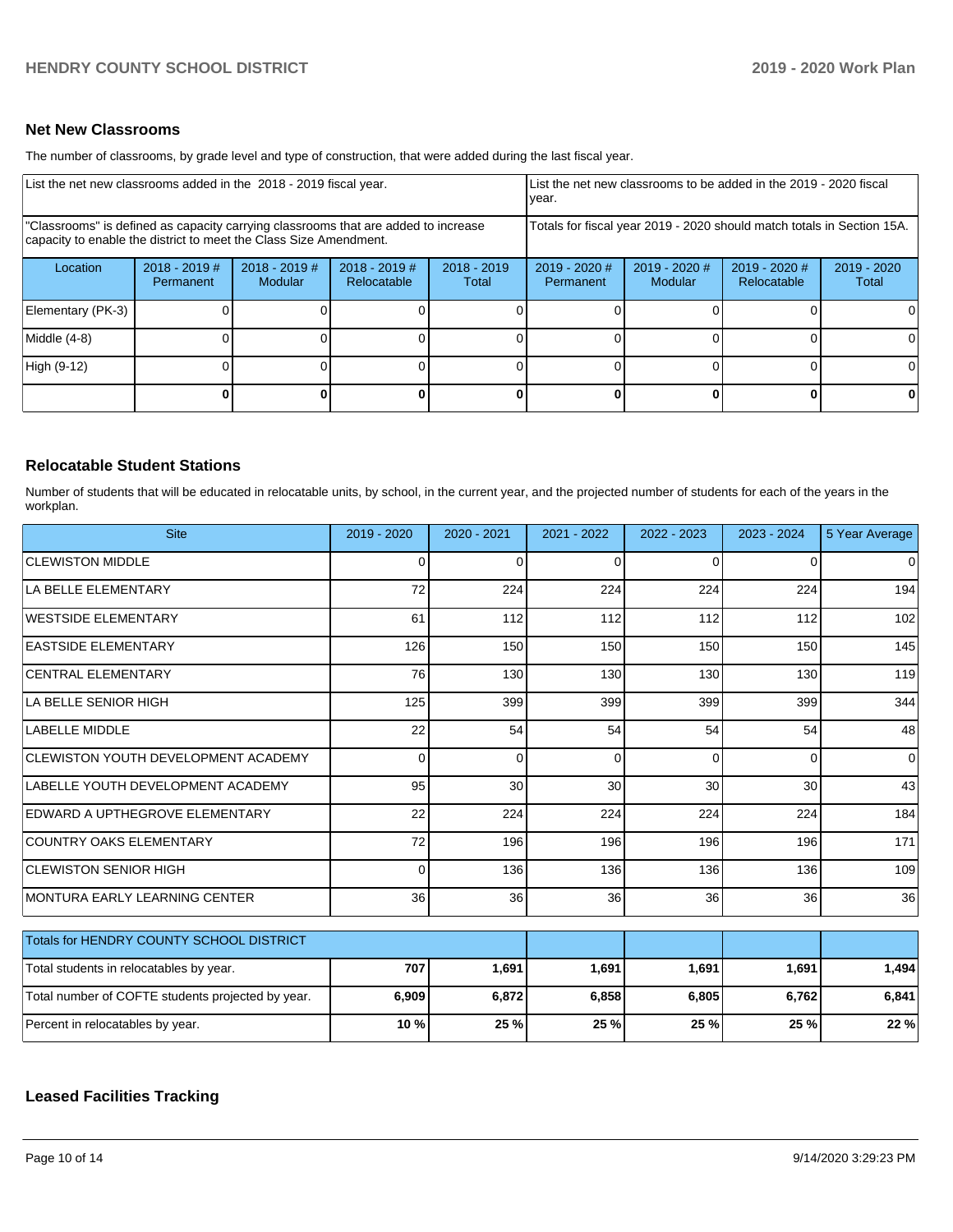Exising leased facilities and plans for the acquisition of leased facilities, including the number of classrooms and student stations, as reported in the educational plant survey, that are planned in that location at the end of the five year workplan.

| Location                                   | # of Leased<br>Classrooms 2019 -<br>2020 | <b>FISH Student</b><br><b>Stations</b> | Owner                                         | # of Leased<br>Classrooms 2023 -<br>2024 | <b>FISH Student</b><br><b>Stations</b> |
|--------------------------------------------|------------------------------------------|----------------------------------------|-----------------------------------------------|------------------------------------------|----------------------------------------|
| <b>EDWARD A UPTHEGROVE ELEMENTARY</b>      |                                          |                                        |                                               |                                          | O                                      |
| <b>CLEWISTON MIDDLE</b>                    | U                                        | ∩                                      |                                               | U                                        | 0                                      |
| LA BELLE ELEMENTARY                        | $\Omega$                                 | 0                                      |                                               | n                                        | $\Omega$                               |
| WESTSIDE ELEMENTARY                        | U                                        | ∩                                      |                                               | U                                        | 0                                      |
| <b>EASTSIDE ELEMENTARY</b>                 | 0                                        | $\Omega$                               |                                               | 0                                        | $\overline{0}$                         |
| <b>CENTRAL ELEMENTARY</b>                  | $\Omega$                                 | ∩                                      |                                               | ∩                                        | 0                                      |
| LA BELLE SENIOR HIGH                       | $\Omega$                                 | ∩                                      |                                               | U                                        | $\Omega$                               |
| COUNTRY OAKS ELEMENTARY                    | ſ                                        |                                        |                                               |                                          | 0                                      |
| <b>CLEWISTON SENIOR HIGH</b>               | O                                        | 0                                      |                                               | 0                                        | $\Omega$                               |
| LABELLE MIDDLE                             | U                                        | $\Omega$                               |                                               | ∩                                        | $\Omega$                               |
| <b>CLEWISTON YOUTH DEVELOPMENT ACADEMY</b> | n                                        |                                        |                                               |                                          | 0                                      |
| LABELLE YOUTH DEVELOPMENT ACADEMY          | 0                                        | $\Omega$                               |                                               | $\Omega$                                 | $\overline{0}$                         |
| MONTURA EARLY LEARNING CENTER              | 2                                        |                                        | 36 Central County<br><b>Drainage District</b> |                                          | 36                                     |
|                                            | 2                                        | 36                                     |                                               |                                          | 36                                     |

## **Failed Standard Relocatable Tracking**

Relocatable units currently reported by school, from FISH, and the number of relocatable units identified as 'Failed Standards'.

Nothing reported for this section.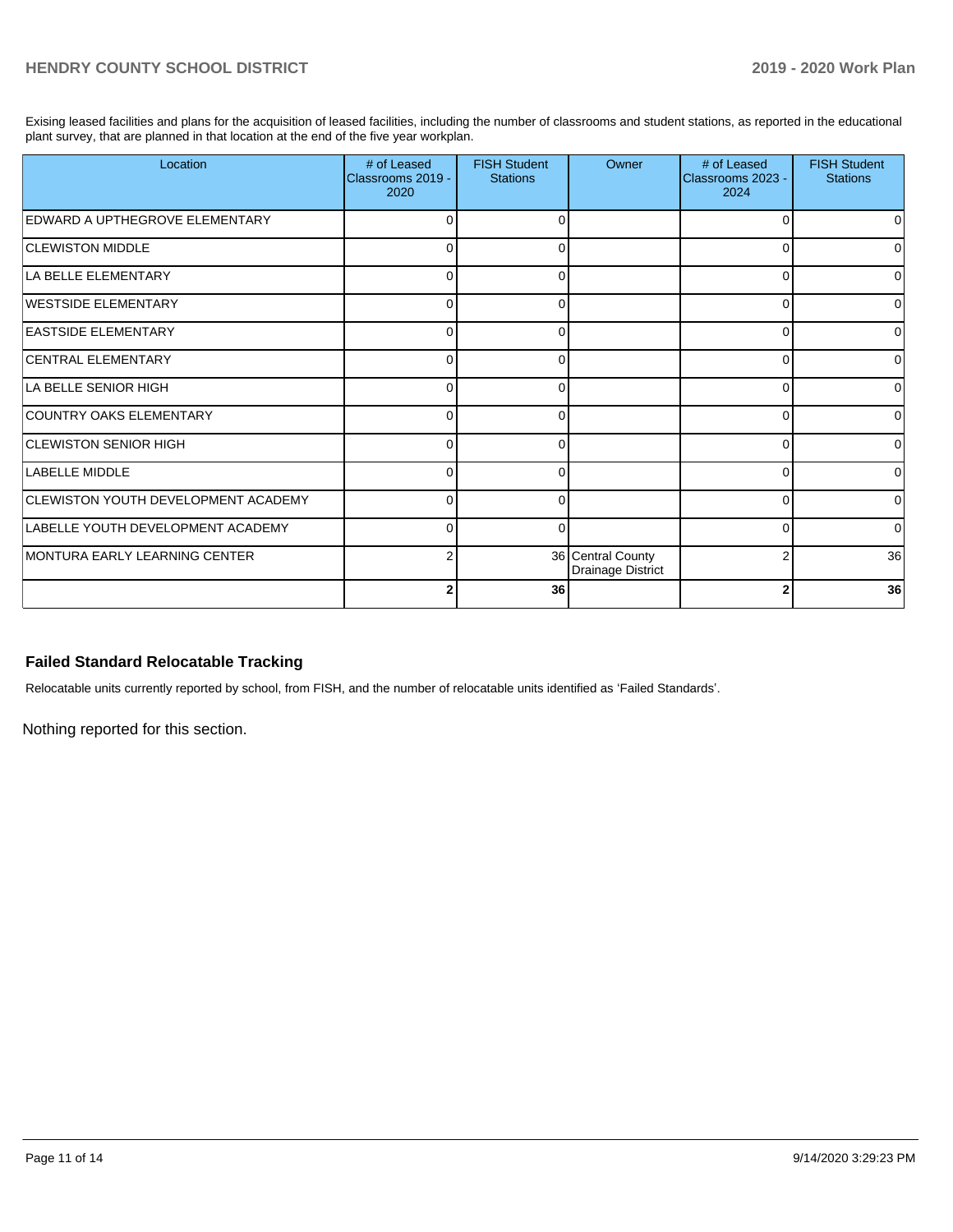# **Planning**

#### **Class Size Reduction Planning**

**Plans approved by the school board that reduce the need for permanent student stations such as acceptable school capacity levels, redistricting, busing, year-round schools, charter schools, magnet schools, public-private partnerships, multitrack scheduling, grade level organization, block scheduling, or other alternatives.**

The district is considering redistricting,grade level reconfiguration,and block scheduling.

#### **School Closure Planning**

**Plans for the closure of any school, including plans for disposition of the facility or usage of facility space, and anticipated revenues.** 

None

# **Long Range Planning**

#### **Ten-Year Maintenance**

District projects and locations regarding the projected need for major renovation, repair, and maintenance projects within the district in years 6-10 beyond the projects plans detailed in the five years covered by the work plan.

Nothing reported for this section.

#### **Ten-Year Capacity**

Schedule of capital outlay projects projected to ensure the availability of satisfactory student stations for the projected student enrollment in K-12 programs for the future 5 years beyond the 5-year district facilities work program.

Nothing reported for this section.

#### **Ten-Year Planned Utilization**

Schedule of planned capital outlay projects identifying the standard grade groupings, capacities, and planned utilization rates of future educational facilities of the district for both permanent and relocatable facilities.

| Grade Level Projections         | <b>FISH</b><br><b>Student</b><br><b>Stations</b> | <b>Actual 2018 -</b><br>2019 FISH<br>Capacity | Actual<br>2018 -<br>2019<br>COFTE. | <b>Utilization</b> | Actual 2018 - 2019   Actual 2019 - 2020 / 2028 - 2029 new Projected 2028 - Projected 2028 -<br>Student Capacity to be added/removed | 2029 COFTE | 2029 Utilization |
|---------------------------------|--------------------------------------------------|-----------------------------------------------|------------------------------------|--------------------|-------------------------------------------------------------------------------------------------------------------------------------|------------|------------------|
| Elementary - District<br>Totals | 4.556                                            | 4.556                                         | 3.303.17                           | 72.50 %            |                                                                                                                                     | 3.700      | 81.21 %          |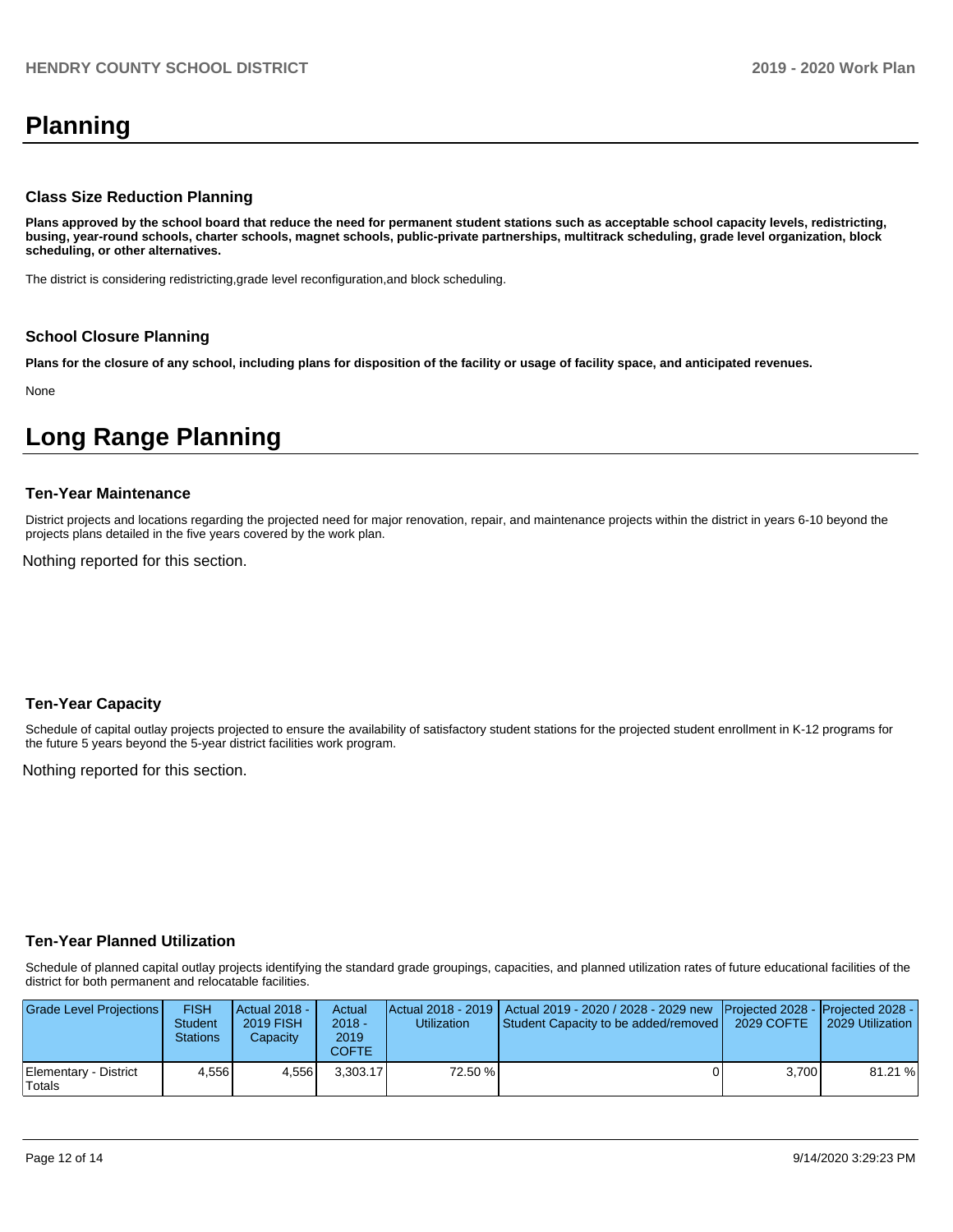|                          | 9.814            | 9.352 | 7.070.97  | 75.61 % | 7,950 | 85.01 % |
|--------------------------|------------------|-------|-----------|---------|-------|---------|
| lOther - ESE. etc        | 203 <sub>1</sub> | 167   | 34.69     | 20.96 % | 50    | 29.94 % |
| High - District Totals   | 2.891            | 2,682 | 2.140.87  | 79.83 % | 2.400 | 89.49%  |
| Middle - District Totals | 2.164            | 1.947 | 1.592.241 | 81.77 % | 1.800 | 92.45 % |

**Combination schools are included with the middle schools for student stations, capacity, COFTE and utilization purposes because these facilities all have a 90% utilization factor. Use this space to explain or define the grade groupings for combination schools.** 

No comments to report.

#### **Ten-Year Infrastructure Planning**

**Proposed Location of Planned New, Remodeled, or New Additions to Facilities in 06 thru 10 out years (Section 28).**

Nothing reported for this section.

Plans for closure of any school, including plans for disposition of the facility or usage of facility space, and anticipated revenues in the 06 thru 10 out **years (Section 29).**

Nothing reported for this section.

#### **Twenty-Year Maintenance**

District projects and locations regarding the projected need for major renovation, repair, and maintenance projects within the district in years 11-20 beyond the projects plans detailed in the five years covered by the work plan.

Nothing reported for this section.

#### **Twenty-Year Capacity**

Schedule of capital outlay projects projected to ensure the availability of satisfactory student stations for the projected student enrollment in K-12 programs for the future 11-20 years beyond the 5-year district facilities work program.

Nothing reported for this section.

#### **Twenty-Year Planned Utilization**